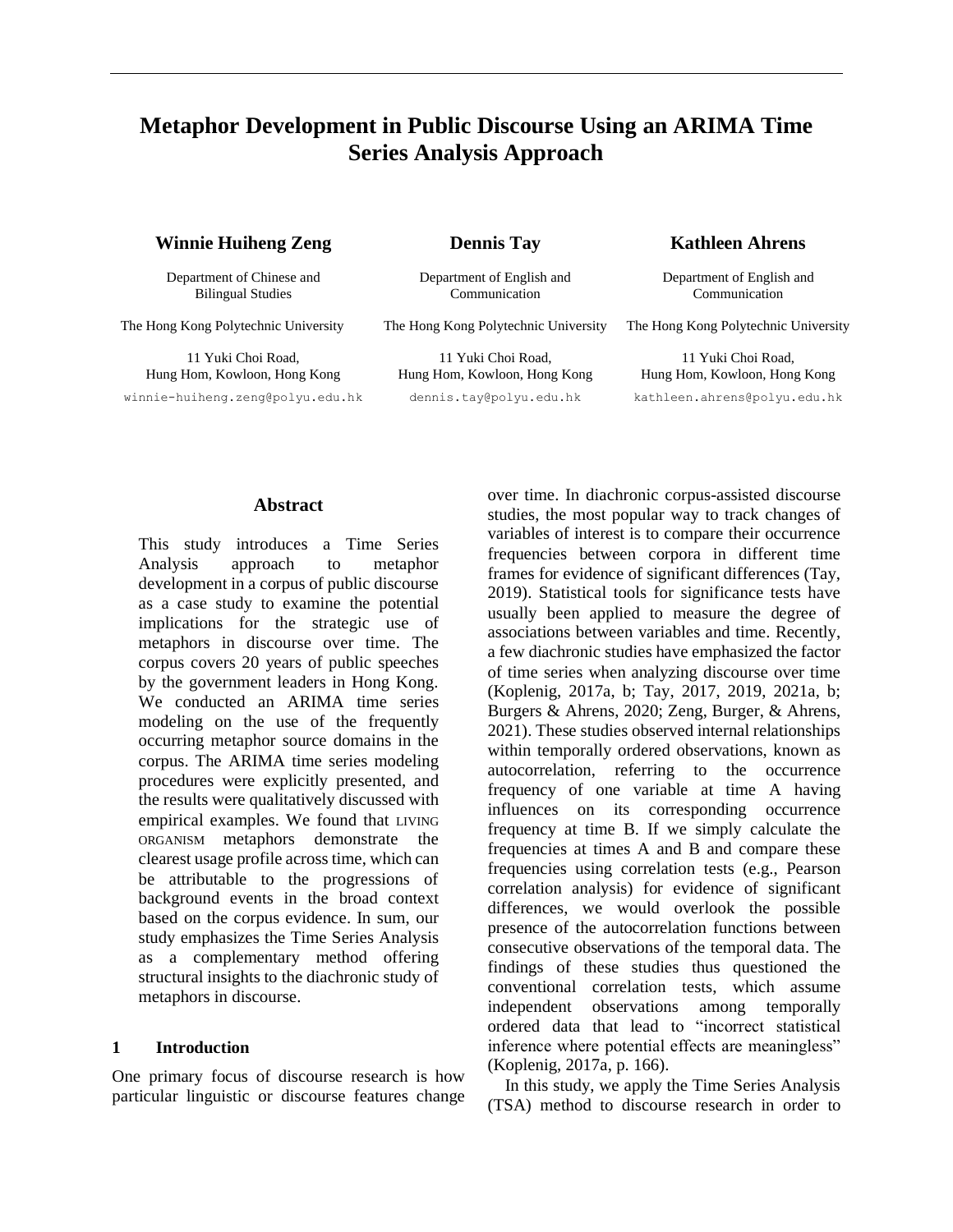address the limitations of the conventional correlation tests. We conducted a case study of metaphor use in a corpus of public discourse spanning two decades. The corpus includes public speeches delivered by the principal officials in Hong Kong from 1 July 1997 to 31 December 2017, a critical timeframe for Hong Kong as the region has transformed from a British colony to a Special Administrative Region of China. The discourse context of this study presents the data as a suitable case for an exploration of the rhetorical strategies used by Hong Kong government leaders over the first two decades of the post-handover period, during which Hong Kong has been experiencing significant social, economic, and political changes.

In what follows, we will review the existing literature on time series analysis of discourse in Section 2. Then we will introduce the data and a detailed presentation of the TSA procedures in Section 3. In Section 4, we will report the TSA modeling results followed with qualitatively contextual-based interpretations, that is, how the quantitative TSA results might provide insights into qualitative discourse analysis from actual examples of metaphors used. We will conclude this study in Section 5 by providing comparisons with previous literature and implications of applying the TSA method in discourse.

#### **2 Time Series Analysis in Discourse**

A time series refers to "a chronological sequence of observations on a particular variable" (Box, Jenkins, Reinsel, and Ljung, 2015, p. 3). Time Series Analysis is the analysis of a series of observations made across time using statistical techniques. TSA method has been explicitly introduced in Box et al. (2015). It is a process that extracts components and internal structure (autocorrelation) of the series. TSA expresses the series value at any time t as an equation of some aspect of its past values. Its equation refers to a time series model, and the structural properties of time series models can be interpreted as discourse signatures. The components of the time series include 'raw series', 'trend', 'seasons and cycles', and 'irregular fluctuation'. 'Raw series' is a plot of consecutive measurements of the variable (y-axis) against time (x-axis), e.g., monthly sales figures over 20 years. 'Trend' is a gradual long-term increase or decrease, e.g., a stable background level of economic growth. 'Seasons and cycles' are shortterm oscillations due to recurrent seasonal factors or long-term oscillations due to more variable factors, e.g., sales increase during the holiday season each year and business cycles every 5-7 years. 'Irregular fluctuations' are the remainder or residuals after the above components are filtered out. This is the unpredictable component of the series, e.g., unforeseen circumstances like natural disasters and war.

Regarding TSA of discourse, Tay (2019) presented TSA's basic logic and process and its application in different discourse domains ranging from psychotherapy, academic and news discourses. A few studies focusing on political discourse have attempted to apply TSA to doublecheck if the observations in the diachronic data were autocorrelated (e.g., Burgers & Ahrens, 2020; Zeng, Burgers, & Ahrens, 2021). Considering the scarcity of the existing research relevant to TSA of discourse and the novelty of applying this method in discourse, in this following section, we will mainly focus on reviewing the studies in Tay (2019), highlighting the unique features of TSA in discourse study.

Tay (2019) conducted three case studies in three different discourse domains to demonstrate the feasibility of TSA for discourse analysis. In the first study, he analyzed the use of metaphors in psychotherapy sessions. The dataset includes 30 sessions from different dyads in a Chinese counseling center. The TSA modeling found a moving average (MA) model describing the use of metaphor at any interval is linearly correlated with residuals (i.e., over or underuse) two intervals prior. The qualitative interpretations of the results in this study are that "unexpected moments of metaphorrelated insight have a quick but short-term impact on what happens in the immediate future" (Tay, 2019, p. 62). In addition, the generally less fit of models for metaphor use indicates that metaphor use in psychotherapy discourse is less predictable.

The second study in Tay (2019) focused on the non-informational marker (*You know, I mean, I guess, you see, sort of, let's say,* etc.) in weekly university lectures. The dataset includes transcripts of three courses in social science, science, and humanities from Yale University's Open Yale courses (https://oyc.yale.edu/courses). He found a clear autoregressive (AR) model in the use of noninformational marks in social science lectures. The non-informational marks are linearly correlated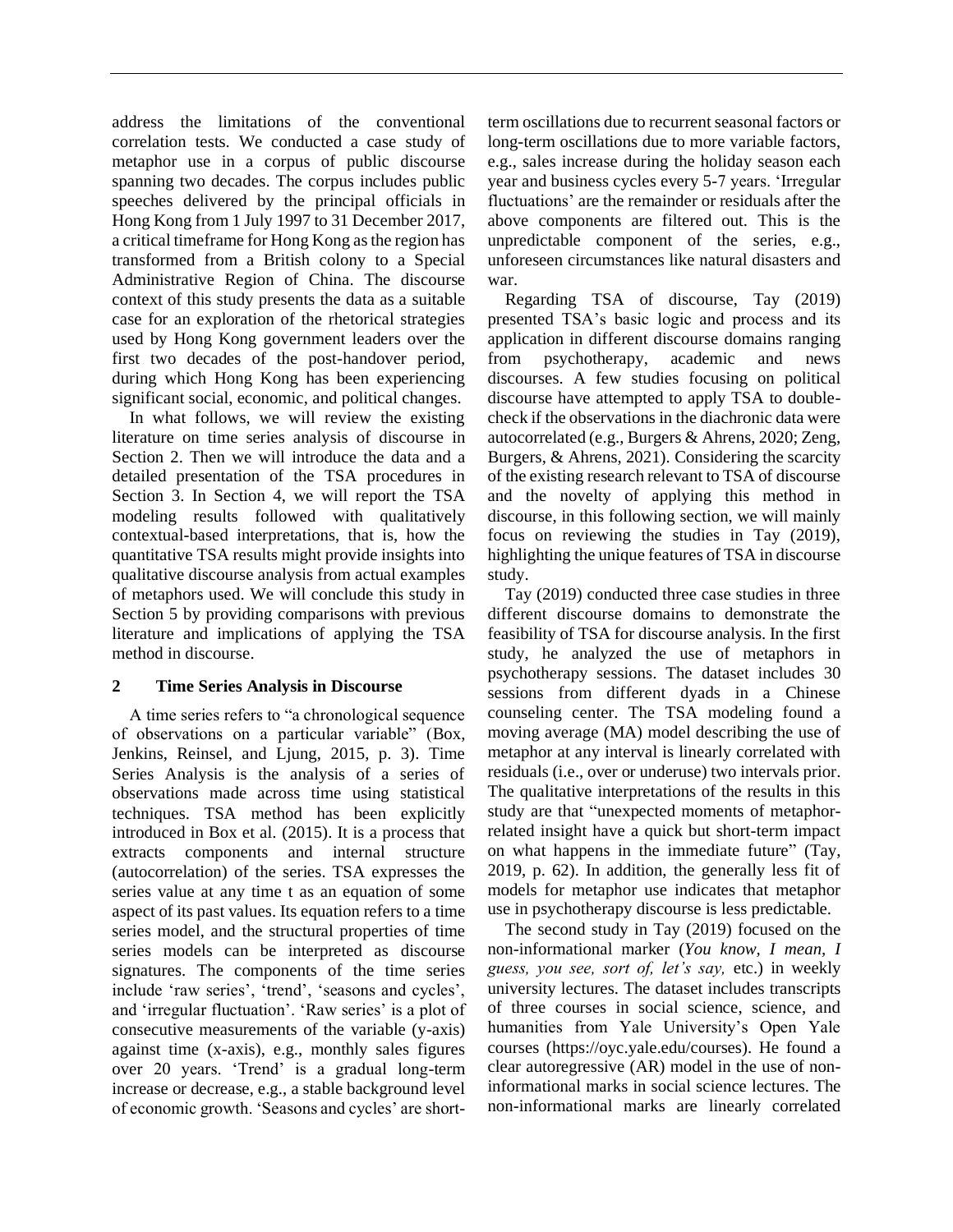with its use in one lecture prior (past use influences future use). The interpretations are that the progressive development of informational aspects is related to the continuity of the non-informational mark use in consecutive lectures.

The third study is TSA of three thematic keywords (*democracy, terrorism,* and *communism*) in newspaper discourse. The dataset includes 37 year relevant articles from the New York Times (1980-2017). The TSA modeling results show a mean model for 'democracy', which likely indicates the long-term ideological stability of democracy in the American media discourse. There are random walk models found in describing 'terrorism' and 'communism,' and the interpretation is that terrorism and communism are more likely to be discussed spontaneously rather than at a stable level. These three case studies emphasized the potential of the TSA method to the study of language features of interest in different discourse domains.

We see that the quantitatively structural information of discourse can provide direction for subsequent qualitative interpretations. TSA method allows us to have deeper insights into how language use and the associated ideologies are systematically correlated with past uses over substantial time intervals in different contexts like psychotherapy, university lecture, and newspaper. It is thus a good complement to the existing qualitatively-based discourse studies.

In line with the above studies, we extend TSA to public discourse data to enrich the existing research on TSA of discourse. We conduct a case analysis in a corpus of public speeches by the principal officials in post-colonial Hong Kong over the past two decades from 1 July 1997 to 31 December 2017. The present variable of interest is the number of frequent metaphor source domains structured in 20 years (1997-2017) of the time series of the corpus. We aim to address the following three research questions:

- 1) What metaphor source domains have been used in public discourse in Hong Kong over the past two decades (1997-2017)?
- 2) How are metaphor source domains structured in public discourse in Hong Kong over the past two decades (1997-2017)?
- 3) What are the potential implications of TSA for the strategic use of metaphors in political communication?

## **3 Data and Method**

## **3.1 Data**

The data used in this study refers to a corpus of public speeches collected from "Speeches by Senior Officials" in Hong Kong available on the official website of the Hong Kong government [\(http://www.info.gov.hk/isd/speech/sensp.htm\)](http://www.info.gov.hk/isd/speech/sensp.htm). The corpus contains 125 public speeches with a total of 159,519 words, covering a period from 1 July 1997, the first day when Hong Kong handed over its sovereignty from Britain to China, to 31 December 2017. The speeches were delivered by the principal officials in post-handover Hong Kong, including the Chief Secretary for Administration (CSA), the Financial Secretary (FS), and the Secretary for Justice (SJ). These speeches were mostly delivered in response to various societal events, such as business forums, university anniversary ceremonies, or legislative council meetings.

## **3. 2 Metaphor and source domain identification**

In Conceptual Metaphor Theory (Lakoff & Johnson, 1980/2003; Lakoff, 1993), metaphors are considered as cross-domain mappings from a more concrete source domain (e.g., LIVING ORGANISM) to a more abstract target domain (e.g., ECONOMY). To date, metaphor has been widely used in discourses of different areas as diverse as politics (Ahrens, Jiang, & Zeng, 2021; Lakoff, 1996/2002; Charteris-Black, 2005/2011; Zeng, Tay, & Ahrens, 2020), psychotherapy (Tay, 2013; Tay, Huang, & Zeng, 2019), advertising (Forceville, 1996; Zeng, 2019), etc.

To identify metaphors and relevant source domains used in the current corpus, two analysts with postgraduate degrees in linguistics who are experienced in metaphor analysis coded the data. Following the Metaphor Identification Procedures VU University Amsterdam (MIPVU) (Steen et al., 2010), we determine if a keyword is metaphorical or literal based on if cross-domain mappings exist between the basic meaning and the contextual meaning of the word. This approach was chosen rather than other metaphor identification approach such as the discourse dynamics approach (Cameron & Maslen, 2010) since the current study focuses on a single lexical unit (e.g., a single word) rather than large chunks (e.g., a phrase, a sentence or a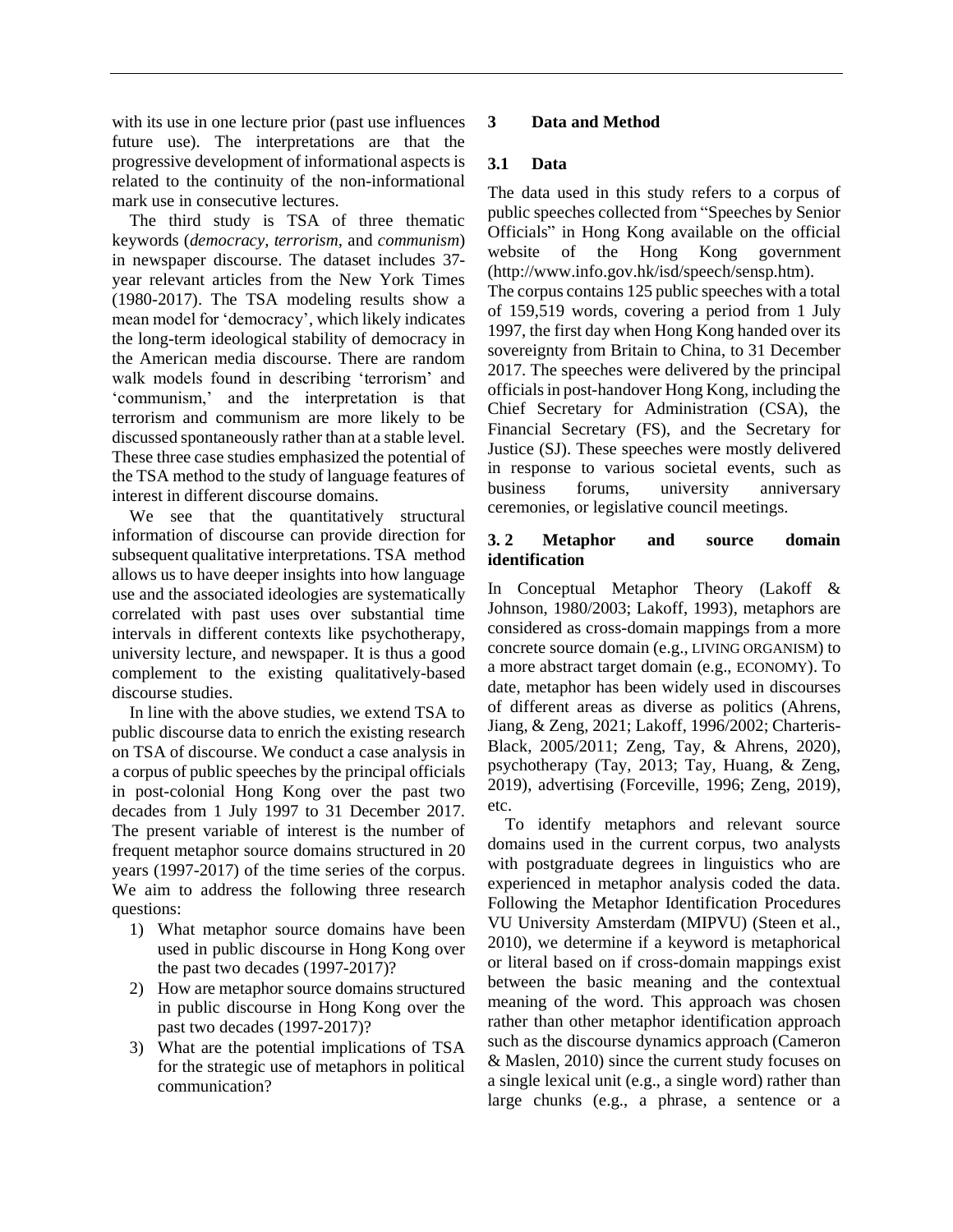paragraph) as metaphorical in order to quantify metaphor usage patterns. In total, we obtained 5,962 metaphors from the corpus.

We then identify the source domains for all the metaphors following the source domain verification approach (Ahrens & Zeng, 2017; Ahrens & Jiang, 2020). The 5,962 metaphorical instances were categorized into 20 types of different source domains. The top seven frequently occurring source domains are BUILDING (1,176 cases), LIVING ORGANISM (1093 cases), JOURNEY (975 cases), PHYSICAL OBJECT (940 cases), BUSINESS (356 cases), WAR (316 cases), and SPORT (300 cases).

#### **3.3 The TSA procedure**

The variable in this study is the number of the frequent metaphor source domains used in consecutive time intervals in the period from 1 July 1997 to 31 December 2017. The top seven frequent source domains (BUILDING, LIVING ORGANISM, JOURNEY, PHYSICAL OBJECT, BUSINESS, WAR, and SPORT) are included in the analysis. As the time frame of the corpus (1 July 1997 to 31 December 2017) includes 20 years and a half, we separated the time frame into 41 consecutive half-year intervals, which also fits the requirement of a minimal 30 observations for TSA. We aggregated the data on the half-year level, meaning every value represents the frequencies of the source domains for a half-year period (e.g., 1 July – 31 December 1997, 1 January – 30 June 1998, and 1 July – 31 December 1998). The statistical analysis of TSA follows the procedures of the Box-Jenkins TSA method (Box et al., 2015; Tay, 2019, p. 26). In what follows, we will demonstrate the TSA procedures in detail using a variable with adequate TSA model fit from the current corpus: the use of LIVING ORGANISM source domain in the 41 half-year intervals.

### *Step 1.* **Inspect the raw series to see if data transformation is needed**

The software we used for generating time series models is the XLStat implemented for Microsoft Excel. Figure 1 presents the raw plot  $(y_t)$  and correlograms (ACF and PACF) of the LIVING ORGANISM over the 41 observations for the corpus.<sup>1</sup> As TSA estimates series properties based on a limited set of data available, to validly model the series based on just one realization requires the key properties like the mean and variance of the observed values to be constant or stationary over time. We can see from the raw plot that the values



**Figure 1.** Plot and correlograms of LIVING ORGANISM source domain

do not appear to fluctuate around a midpoint along the y-axis, which seems to show the mean of the series is not constant, and the series is nonstationary. However, we still can't ascertain by visual observation whether the series is stationary or nonstationary. It requires more than visual inspection for making judgments. A detailed examination of the behaviors of the autocorrelation function (ACF) is needed. The ACF in Figure 1 decreases to nonsignificant levels, abruptly taking two lags to do so, which is a sign of stationarity. No transformation procedures are required in this case.

#### *Step 2.* **Calculate autocorrelations based on autocorrelations**

After we inspect a series that is stationary, we proceed to the next step of calculating ACF and PACF up to a specified number of lags. The calculations are automated, and it requires analysts' judgments. From the correlograms in Figure 1, we can see the ACF is significant up to lag 1, and it dies

<sup>&</sup>lt;sup>1</sup> "Autocorrelation (ACF) is a measure of how successive values in a series are internally related to one another. The value of ACF at 'lag 1' is the correlation coefficient between pairs of metaphor frequencies at time  $x$  and time  $x+1$ . PACF is similar to ACF except that it measures partial correlations, that is, it

controls for the values at shorter lags. For example, the PACF at lag 3 is the correlation between values at time x and time  $x+3$ , with the effects of time  $x+1$  and  $x+2$  removed." (Tay, 2017, p. 700).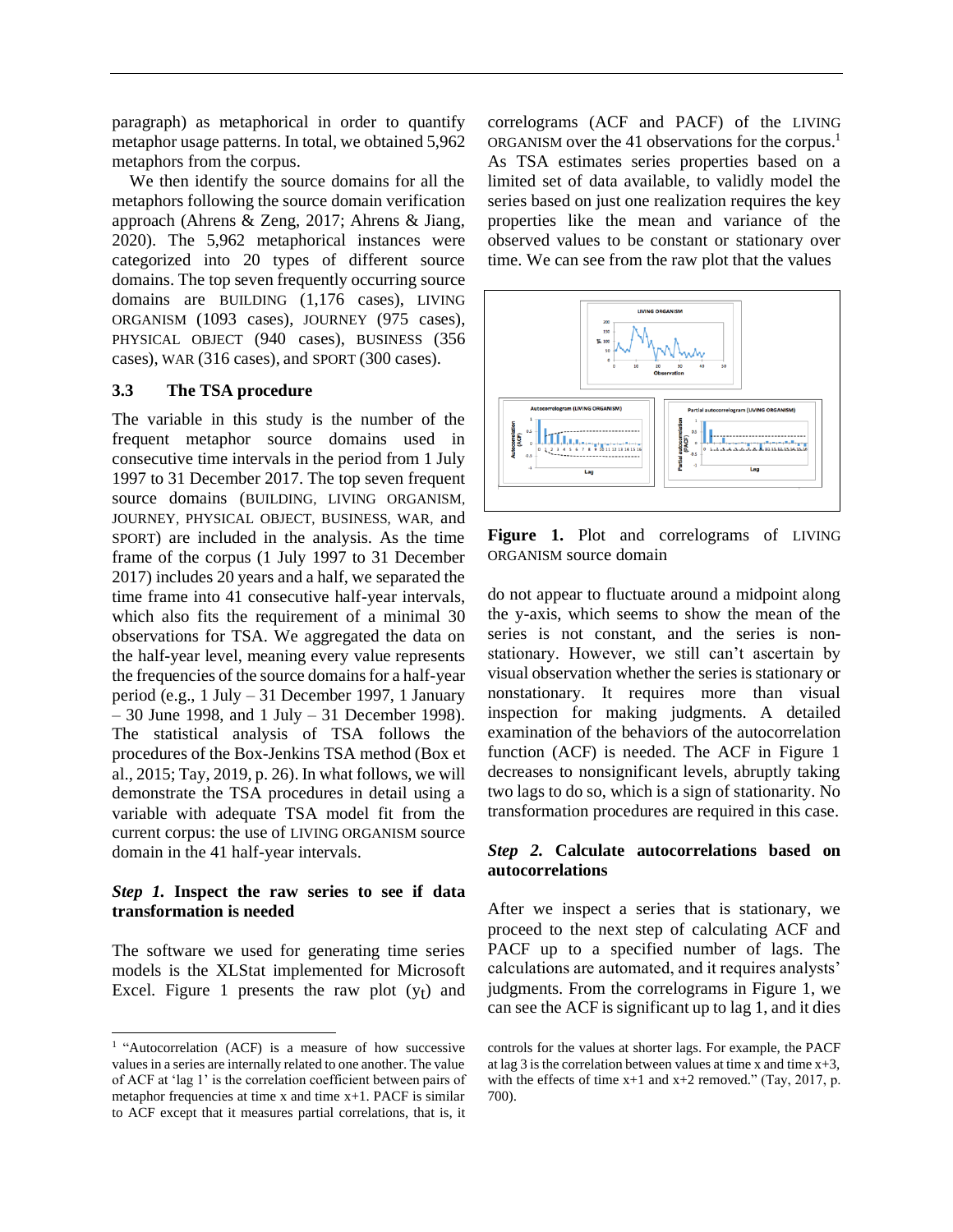down gradually to nonsignificant levels from lag 1. The PACF is also significant up to lag 1 and cuts off abruptly into nonsignificant levels from lag 1. There are spikes (statistically significant autocorrelations) in both the ACF and PACF up to lag 1.

## *Step 3.* **Identify candidate models**

According to the basic guidelines for model selection based on ACF and PACF behavior (Tay, 2019, p. 34), the behaviors of ACF and PACF show a clear autoregressive (AR) signature. Both ACF and PACF have spiked up to lag 1 and cuts off after lag 1. In addition, the PACF cuts off more abruptly. We thus selected AR (1) model operator  $(\Phi_1)$  at lag 1 as the most likely candidate model.

## *Step 4.* **Calculate parameter estimates and evaluate goodness of fit of the models**

We then evaluate its goodness of fit using the XLStat in Excel, and the estimated parameters are shown in Figure 2. The mathematical form of an AR (1) model is  $y_t = (1 - \Phi_1)\mu + a_t + \Phi_1y_{t-1}$ , where  $y_t$ is the present value in the series,  $\mu$  is the true or "population" mean of the whole series, a<sub>t</sub> is the present value of the residual (i.e., observed – predicted value at time *t*), yt−1 is the value at time *t*−1, and Φ1 is a coefficient also known as the AR (1) operator. The parameters to be estimated are thus  $\mu$  and  $\Phi$ 1.



**Figure 2.** Estimated parameters of AR (2) model for LIVING ORGANISM

From the statistics in Figure 2, we can see the mean  $\mu$  is 66.543 and  $\Phi$ <sub>1</sub> is 0.880 with statistical significance at 95% confidence level. The length of the bars describes the size of the (partial) autocorrelation  $(-1.0 \text{ to } +1.0)$  at that lag. The standard error estimate, AIC, SBC are measures of goodness of fit with lower values preferred. The AR(1) model is thus  $y_t = 7.99 + a_t + 0.88y_{t-1}$ .

#### *Step 5.* **Run residual diagnostics on residuals**

The next step is to perform residual diagnostics to ensure that all patterns in the series have been extracted by the AR (1) model, and such series is called 'white noise'. In other words, we need to verify that there are no significant autocorrelations among the values in the residual series before using the model and parameter to forecast future values. We verify it by checking if the residuals are independent and normally distributed. Figure 3 shows the results of the residual diagnostics.



**Figure 3.** Residual correlation and normality diagnostics for LIVING ORGANISM

We can see there are no spikes in both the ACF and PACF for any of the lags (except lag 2 is slightly significant), indicating no significant autocorrelations in the residual series. The normality of the residuals is shown in the QQ plot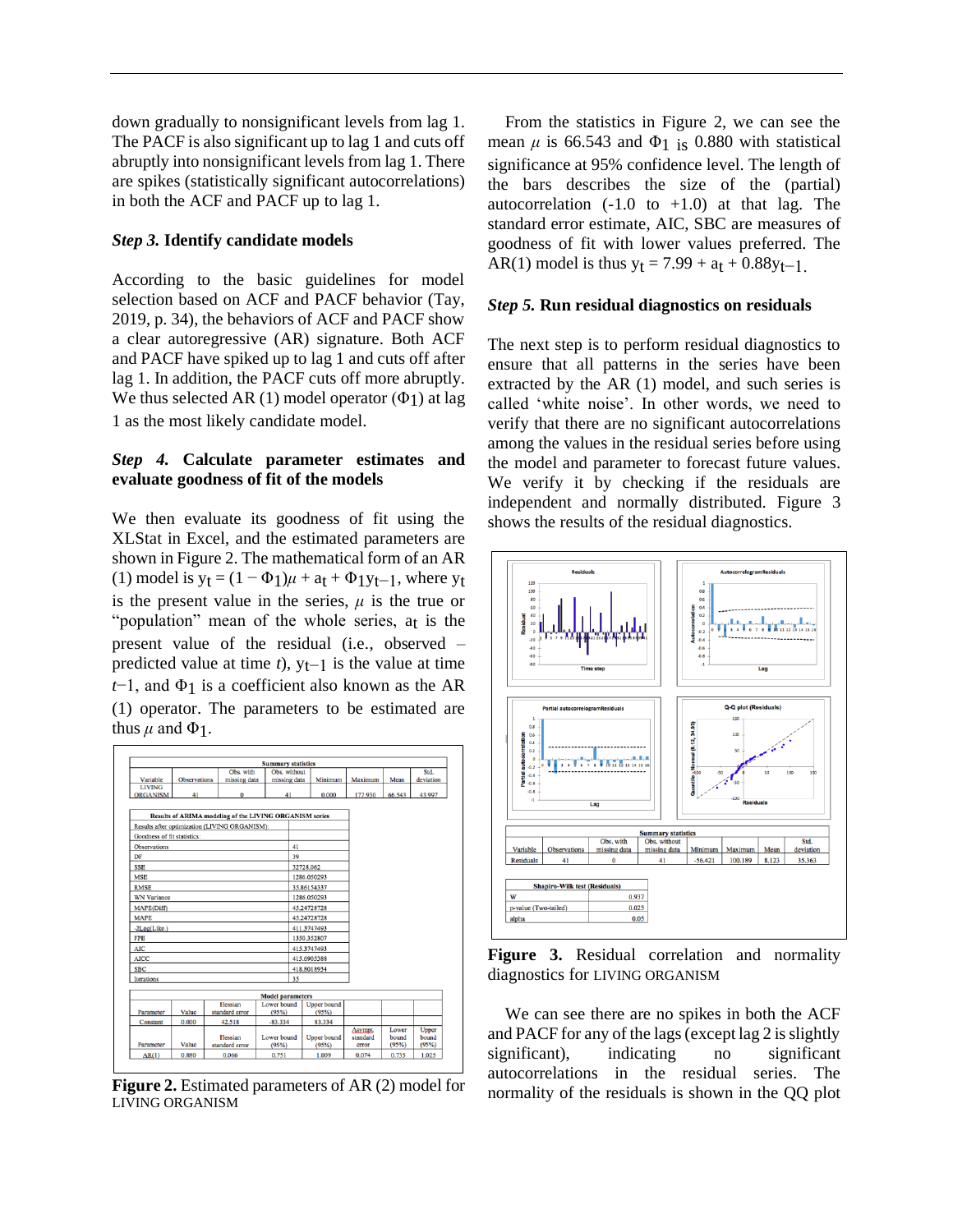depicting a roughly straight line. The Shapiro-Wilk statistics  $(W=0.937, P=0.025)$  results are also indicative of normality in the residual series with P value of 0.01 as the statistical significance cut-off. As the residual series are normally distributed and independent, the model  $y_t = 7.99 + a_t + 0.88y_{t-1}$  is ascertained acceptable and can be used to forecast future values.

## *Step 6.* **Forecast future values if model is acceptable**

The last step of TSA is forecasting future values for the fitted model. Figure 4 shows the actual versus predicted frequencies of the LIVING ORGANISM source domain over the 41 intervals, using  $y_t = 7.99$  $+$  a<sub>t</sub> + 0.88y<sub>t</sub>-1.



**Figure 4.** Predicted versus actual values of yt

Visual inspection suggests that the fitted model has a reasonable level of accuracy and depicts the overall shape of the observed values. The sizes of the residuals vary but are small in most intervals. We can also quantify and compare this accuracy with different measures, most commonly the MAPE (Mean Absolute Percentage Error). MAPE is calculated by summing the % error [(observed – predicted) / observed \* 100%] at each time step and dividing this sum by the total number of time steps. The drawback is that it cannot be used if any observed value  $= 0$ , which leads to division by zero. For the present model, if we exclude the 0 value at the 19<sup>th</sup> time step for illustrative purposes, MAPE = 26.2%, which is reasonably good for discourse data.

To forecast future values, e.g., the value at the 42nd interval, we therefore substitute the value of the residual at the 41<sup>st</sup> interval (y<sub>41</sub> = 17) into the model:  $y_{42} = 7.99 + a_{41} + 0.88 * 17.$ 

## **4 Results and Discussion**

## **4.1 Results**

Following the above TSA procedures, we conducted ARIMA time series modeling on the overall use of the seven source domains (BUILDING, LIVING ORGANISM, JOURNEY, PHYSICAL OBJECT, BUSINESS, WAR, and SPORT) in the corpus. Among the seven cases modeled, we found:

- (a) one case with autocorrelations between time and source domain use and an ARIMA model can be fitted: the use of LIVING ORGANISM source domain over time;
- (b) four cases with no autocorrelations between time and source domain use: the use of BUILDING, JOURNEY, WAR, and SPORT source domains over time;
- (c) two cases with autocorrelations between time and source domain, but the autocorrelation patterns do not fit statistically straightforward models: the use of PHYSICAL OBJECT and BUSINESS source domains over time.

## **4.2 Discussion**

In this section, we will interpret the three types of ARIMA modeling results by further examining the contexts of the metaphor source domain use at relevant junctures. Due to space limitations, we will focus on discussing the underlying reasons for the continuity in the series with ARIMA models (i.e., the use of the LIVING ORGANISM source domain over time). The emphasis of the discussion will be put on the qualitative meaning of the models and their implications for a better understanding of metaphor use in public discourse. We will also briefly mention the implications of the absence of models and complicated models when concluding this study in Section 5.

## **Case with autocorrelations and ARIMA model can be fitted: LIVING ORGANISM**

The first type of ARIMA modeling result is the one case with autocorrelations between time and source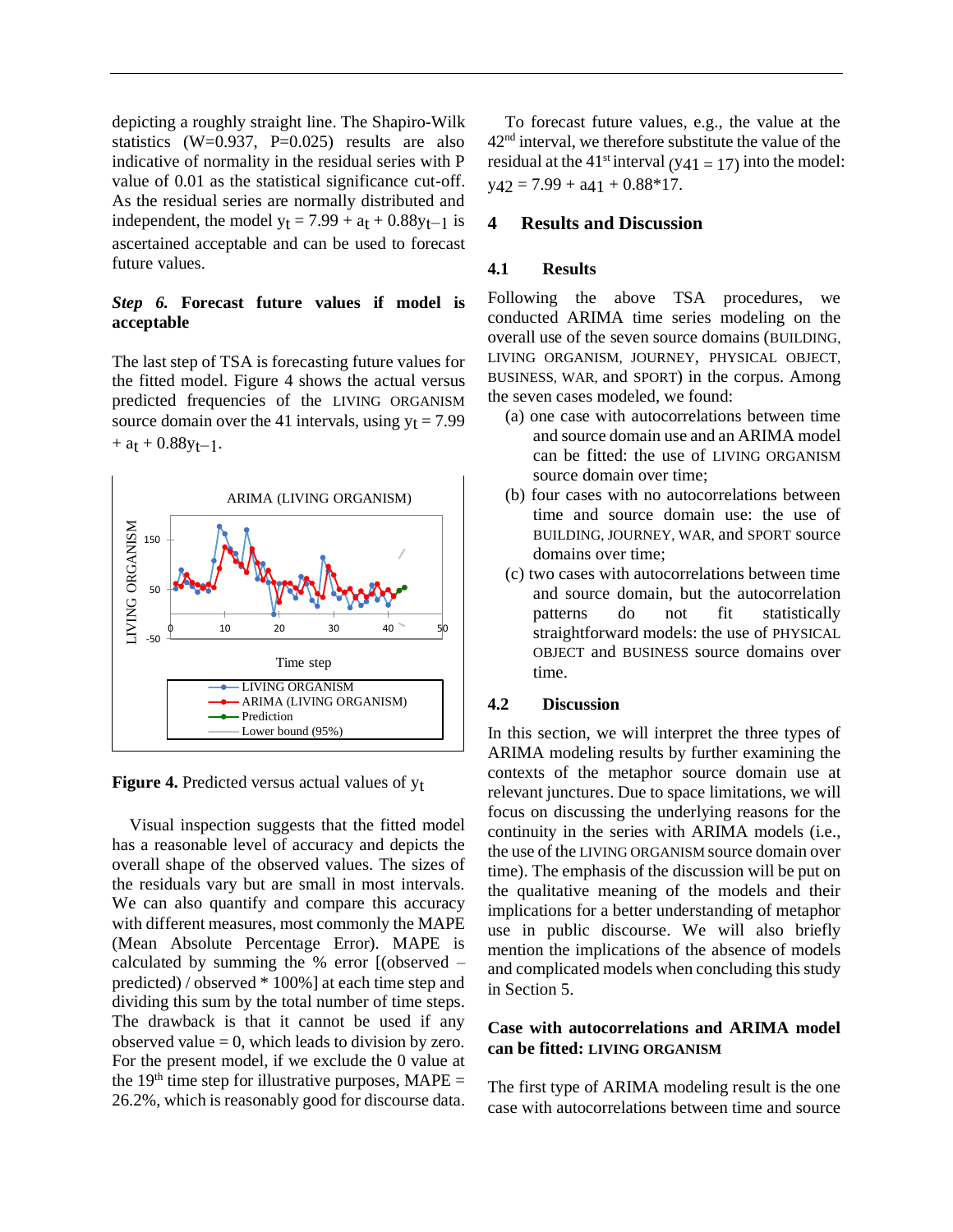domain use, and an ARIMA model can be applied: the use of LIVING ORGANISM source domain over time. As exemplified in Section 3.3, the profile of the LIVING ORGANISM source domain demonstrates a clear usage profile across time and is adequately described by the AR(1) model  $y_t = 7.99 + a_t +$ 0.88yt−1. We can see from the equation, in AR models, yt is determined by yt−1, meaning the present value as a function of its past values, suggesting that LIVING ORGANISM metaphors are used with a strong degree of continuity across consecutive half-year intervals, where high levels of use tend to be immediately followed by a comparably high level of use, and vice-versa (see Figure 4). The AR (1) model indicates that the past frequencies of LIVING ORGANISM exert the maximum influence from one interval away, with gradually declining effects thereafter.

Based on the observations in the data, we found that patterns of the continuity in LIVING ORGANISM source domain use are attributable to the progress of the background events in the broad contexts. The associations between the two are detected by the AR (1) model showing a degree of continuity over consecutive half-year intervals. It is feasible to hypothesize that the potential factors that influence source domain use can be the corresponding target domains or elements in the surrounding contexts. The qualitative interpretation will then look at the LIVING ORGANISM source domain one half-year apart, focusing on the localized upward or downward movement in the same direction and their relationship with the progression of background events (e.g., social, economic, or political event development) at critical junctures.

From the raw plot of the LIVING ORGANISM source domain in Figure 1, we can see that, overall, the first half of the series has a higher magnitude of rises and falls than the second half of the series. There is a sharp rise from 7 to 9 and a sharp fall from 9 to 13. It then rises from 13 to 14 and then experiences a sharp fall from 14 to 19 with a slight rise from 16 to 17. In the second half of the series, there is a sharp rise from 27 to 28 followed by a sharp fall from 28 to 31. We select one period with a sharp rise for illustration: the rise from 7 to 9.

## *The rise from 7 to 9*

Points 7, 8, and 9 correspond to the time intervals of 1 July – 31 December 2000, 1 January – 30 June

2001, and 1 July - 31 December 2001. The rise from 7 to 9 means there is a continually increasing use of the LIVING ORGANISM source domain from 1 July 2000 to 31 December 2001. To understand the underlying reasons for the continuity, we calculated the frequencies of the corresponding target domains and checked their surrounding contexts in each period. The results show that the LIVING ORGANISM source domain occurs most frequently when conceptualizing the target domain of ECONOMIC ISSUES. We then select data instantiating ECONOMIC ISSUES ARE LIVING ORGANISM metaphors to illustrate how the progress of the background events in the surrounding contexts causes the increasing use of LIVING ORGANISM source domains in the three consecutive half-year intervals.

The following extracts from the three consecutive half-year intervals are illustrative. Extract (1) is obtained from the speech in the first half-year interval (1 July - 31 December 2000), Extract (2) is from the second half-year interval  $(1 \text{ January} - 30)$ June 2001), and Extract (3) is from the third halfyear interval (1 July – 31 December 2001). Metaphorical keywords of LIVING ORGANISM source domain are italicized. The background events are in bold, and signs indicating the progress of the background events are underlined.

## *Extract (1): July – December 2000*

"First, let me bring you up to date with how the economies of our region have been *performing* as we regain the ground lost through the impact of **the**  Asian financial crisis. There's no doubt the *recovery* is taking hold. Barring any serious deterioration in the oil supply situation, forecasts indicate that the nine economies of East Asia, excluding Japan, will *grow* by an average of over 6 percent this year, and there's likely to be a similar *growth* rate in 2001." (Donald Tsang, FS, 19 September 2000)

#### *Extract (2): January – June 2001*

"The problems unearthed by **the Asian financial crisis** and the restructuring of our economy bring me to my second point, and that is the effect it has had on the psychology and confidence of our fellow citizens. Hong Kong cannot escape from that, although our China connection makes us less *vulnerable* than some of our neighbours as the Mainland economy remains in remarkably *robust health*." (Donald Tsang, CSA, 21 June, 2001)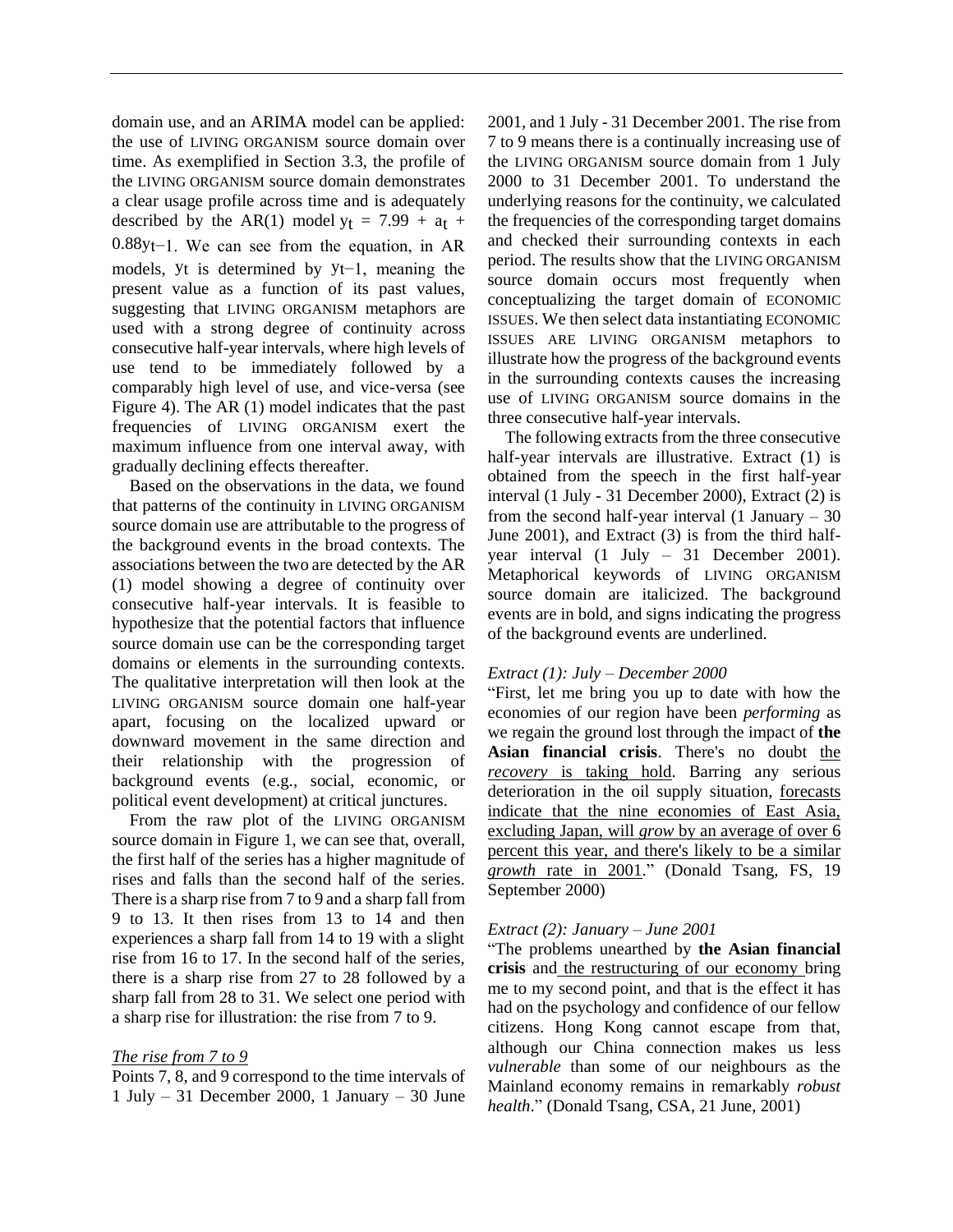## *Extract (3): July – December 2001*

"I refer more particularly to how Hong Kong has dealt with the enormous challenges thrown up in the wake of **the Asian financial crisis** and September 11. These challenges still reverberate in Hong Kong today… Our GDP *growth* is contracting more sharply than we had forecast following a strong 10.5 percent rebound last year. This is obviously disappointing considering the difficulties our community endured during the tough years of 1998 and 1999 when we were caught in the wringer of **the Asian financial crisis**." (Donald Tsang, 19 November 2001)

Among all the metaphorical keywords identified for the ECONOMIC ISSUES ARE LIVING ORGANISM metaphors, '*growth*' is found to be the most frequent keyword. In Extracts  $(1)$  -  $(3)$ , the use of *'growth'* and other keywords (*'recovery', 'perform', 'vulnerable', 'robust' and 'health'*) are all associated with economy-related issues, e.g., GDP or economic '*growth'*, the '*recovery'* from the impact of the Asian financial crisis and Mainland China's economy remains in '*robust health'*. We thus categorized all the metaphorical keywords under the ECONOMIC ISSUES ARE LIVING ORGANISM metaphors and found that these keywords frequently co-occur with some particular background events. The most frequently cooccurring event is the Asian financial crisis.

When looking at the history of post-colonial Hong Kong, the period July 2000 to December 2001 in question is the preliminary stage of post-colonial Hong Kong. Hong Kong suffered the Asian financial crisis in 1997 and1998. It's not surprising that during the first few years of the post-Asian financial crisis, the principal officials of Hong Kong talked more about the region's economic issues in public speeches. When conceptualizing the ECONOMIC ISSUES as LIVING ORGANISM, the speakers frequently use the metaphorical keyword of '*growth*' to emphasize the aspect of 'Hong Kong's economic growth' during these critical junctures. It thus explains why the keyword '*growth*' under the LIVING ORGANISM source domain frequently co-occurs with these specific background events.

Another aspect to be discussed is the reasons for the continuity of the LIVING ORGANISM source domain in the three consecutive time intervals. Evidence in the data shows that the progress of the background events leads to this continuity. The event of the Asian financial crisis (1997-1998) and its progress have been explicitly indicated in the three extracts (the underlined sentences). In Extract (1), the speaker mentioned the impact of the Asian financial crisis and the recovery of Hong Kong's economy is taking hold. There are forecasts indicating the economic growth in East Asia. In Extract (2), the speaker talked about the problems unearthed by the Asian financial crisis, and Hong Kong's economy is in the progress of restructuring. In Extract (3), the speaker starts to recall the history and the achievements Hong Kong has made for the last four years (1997-2001); Hong Kong's GDP growth is much greater than it was forecasted in 2000. He also refers to how Hong Kong has dealt with the influence and difficulties of the Asian financial crisis during the tough years of 1998 and 1999. Extract (1)-(3) show the clear progress of Hong Kong's economic recovery and growth in the post-Asia financial crisis. The crisis was first mentioned in terms of its impact in the first halfyear interval; the economic problems were unearthed in the second half-year interval; Hong Kong tackled the difficulties and made economic growth and achievements in the third half-year interval. The TSA modeling thus contextualizes the sharp rise against a larger background of usage.

## **5 Conclusion**

This study emphasizes the potential of the TSA method for the study of metaphors in discourse. TSA modeling results reflect whether and how metaphor usage patterns are systematically structured in public discourse across time. We only found LIVING ORGANISM metaphors demonstrate the clearest usage profile across time, which can be attributable to the progressions of background events in the broad context based on the corpus evidence. The continual use of LIVING ORGANISM metaphors implies particular communication purposes by the speakers at particular times. The analysis thus sheds new light on the diachronic changes of metaphors in corpus and the potential implications for the strategic use of metaphors in political communication.

We also found the four cases with no autocorrelations between time and source domain use (BUILDING, JOURNEY, WAR, and SPORT source domains) and two cases with complicated